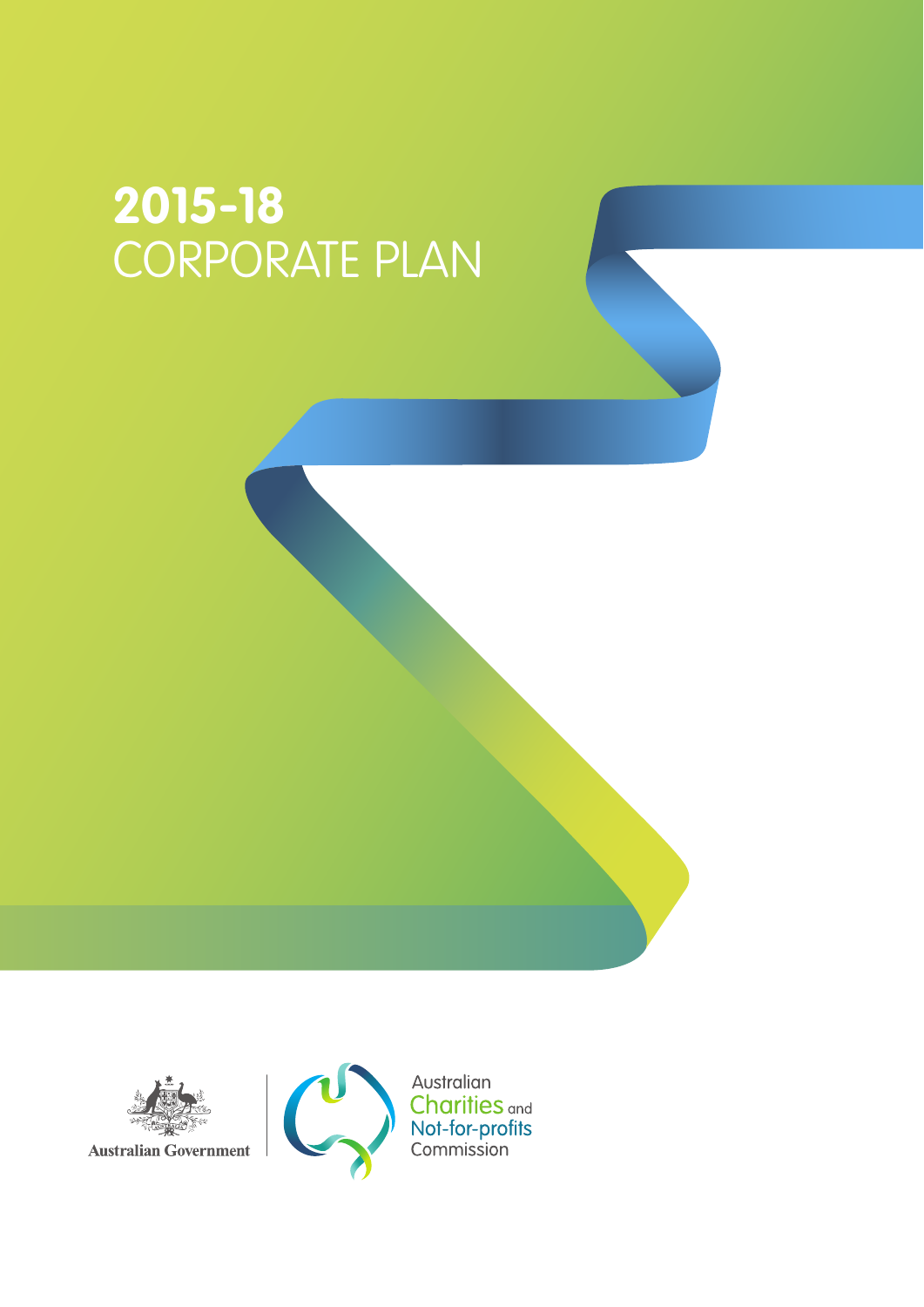### Contact us

phone **13 ACNC** fax **1300 232 569** visit **acnc.gov.au**

GPO Box 5108 Melbourne VIC 3001

You are free to copy, adapt, modify, transmit and way that suggests the ACNC or the Commonwealth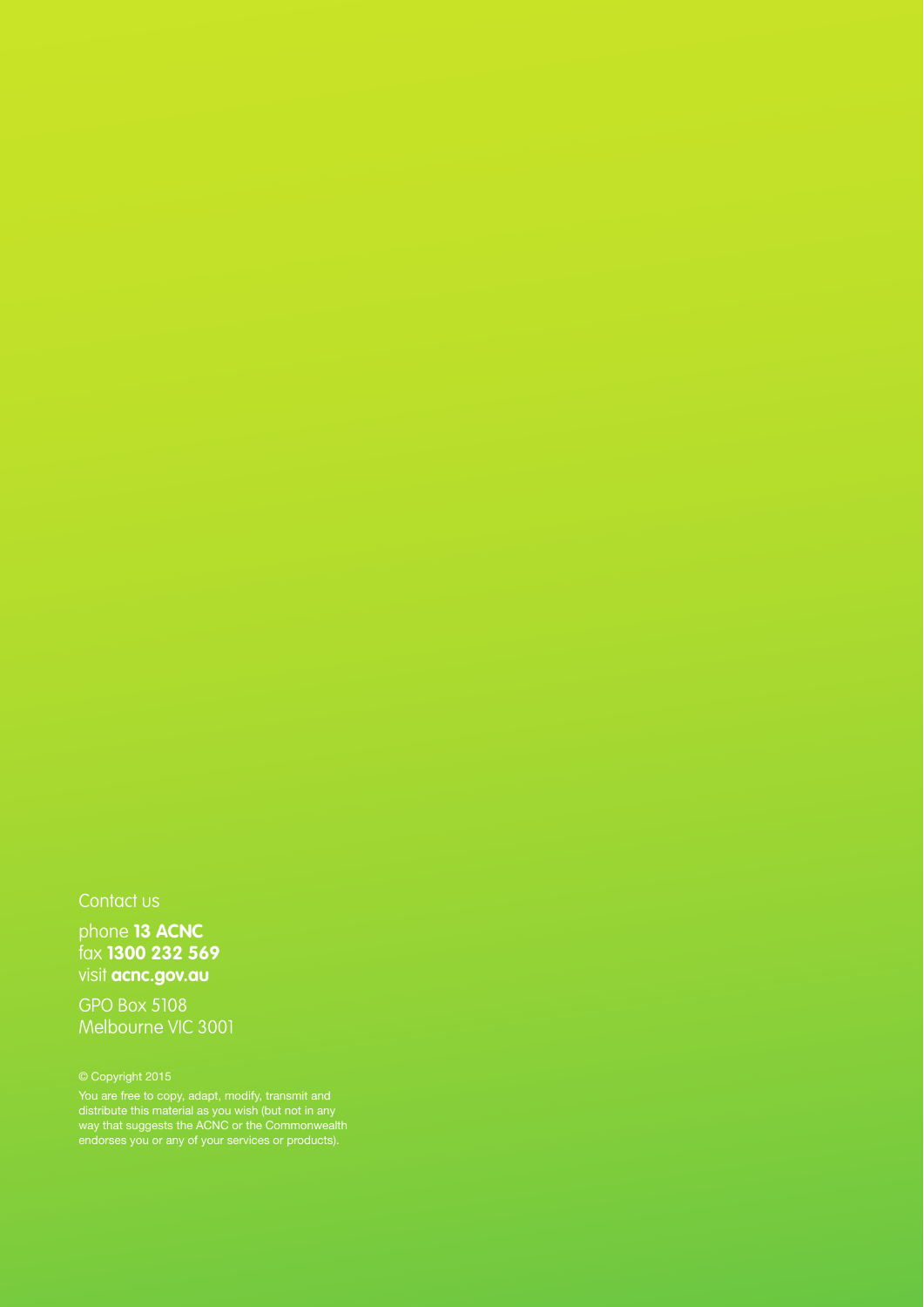# **Message from the Commissioner**

**Charities and not-for-profits are a vital part of the Australian community and economy.** 

Charities enrich our culture, protect our environment, educate our children, enable us to practice our faith, promote our health and well-being, and strengthen our democracy.

Registered charities employ nearly one million people, manage over two million volunteers, and have a combined total income of more than \$100 billion per annum (Charities Report 2013).



The Australian Charities and Not-for-profits Commission (ACNC) is Australia's first independent national charity regulator. We were established under the *Australian Charities and Not-for-profits Commission Act 2012* (Cth) (ACNC Act) on 3 December 2012, after nearly two decades of lobbying by the sector, six significant inquiries and extensive consultation.

Over the past three years we have been working to implement our objectives and establish the ACNC as a regulator that the public and sector can trust will act fairly, transparently and responsively.

As we move out of our establishment phase, we are looking toward the future and the next steps we need to take to ensure we continue to deliver on our objectives.



Our vision is 'charities that inspire confidence and respect'. We aim to achieve this by promoting trust and confidence in charities, helping charities to meet their obligations and remain healthy, streamlining reporting and reducing red tape and providing freely available, accurate information about charities to the community.

This Corporate Plan covers the ACNC's next three years from 1 July 2015 to 30 June 2018 and sets out our organisational vision, mission, values and priorities. It builds on the work completed under our first corporate plan and is central to our governance and reporting framework.

We are committed to a corporate plan that supports the sustainability of the not-for-profit sector, enhances public trust and confidence in charities and ease the regulatory burden on them. This plan entrusts the regulator to provide responsive and useful services to charities and the Australian community.

Josan Pascoe

Susan Pascoe AM ACNC Commissioner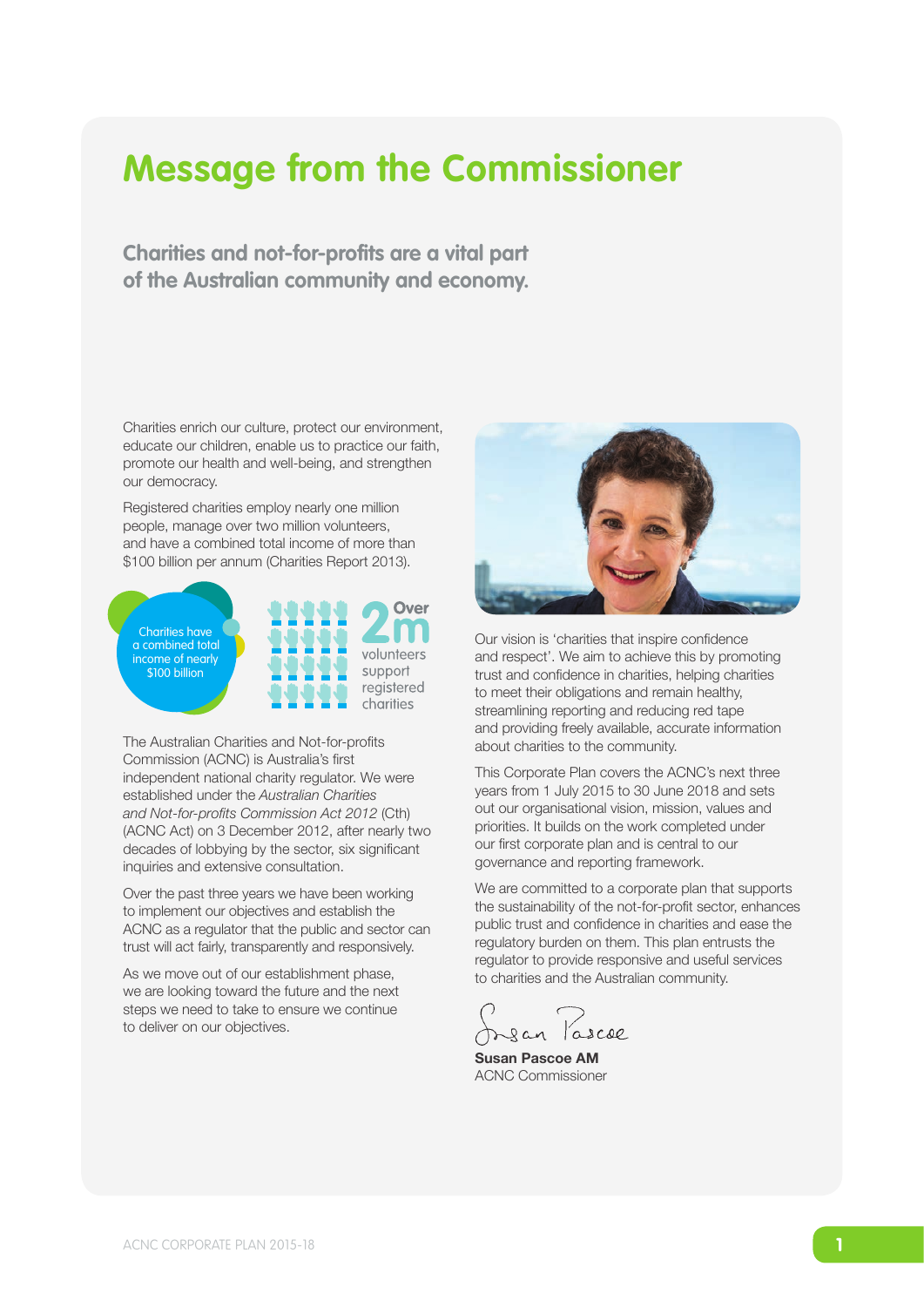# **Legislative purpose and responsibilities**

**This Corporate Plan sets out the strategic direction for the Australian Charities and Not-for-profits Commission (ACNC) for the three year period and explains how it will meet its statutory obligations.**

The ACNC is the independent regulator of charities at the Commonwealth level established by the ACNC Act on 3 December 2012. The ACNC Act gave the ACNC the following objects:

- to maintain, protect and enhance public trust and confidence in the Australian not-for-profit sector;
- to support and sustain a robust, vibrant, independent and innovative Australian not-for-profit sector; and
- to promote the reduction of unnecessary regulatory obligations on the Australian not-for-profit sector.



A not-for-profit organisation that wishes to access certain Commonwealth concessions (including tax concessions, exemptions and benefits) must first be registered as a charity by the ACNC. The ACNC provides a range of guidance material and help services to registered charities to assist them to understand their obligations under the ACNC Act, which includes ensuring they are able to meet core minimum standards of governance. The ACNC also looks into complaints against charities and initiates compliance action against charities that contravene the ACNC Act or governance standards.

The ACNC maintains a free public register of information about charities for the public, funders, donors and governments. The ACNC Charity Register enables charities to demonstrate transparency by publishing information in a central repository and it gives the public free access to information about individual charities and their governance. This information promotes the important contribution that charities make to Australian society and around the world and serves as a vehicle to promote and maintain public confidence in the charitable sector.

The ACNC works with other Commonwealth, state and territory government agencies to reduce red tape for charities. Our aim is to harmonise and simplify reporting for charities and align regulatory obligations.

This plan sets out our vision, values, mission and priorities. It builds on the work completed under our first corporate plan and is central to our governance and reporting framework. The following sections outline the ACNC's operating environment and provide details of the objectives, plans and strategies that govern our activities.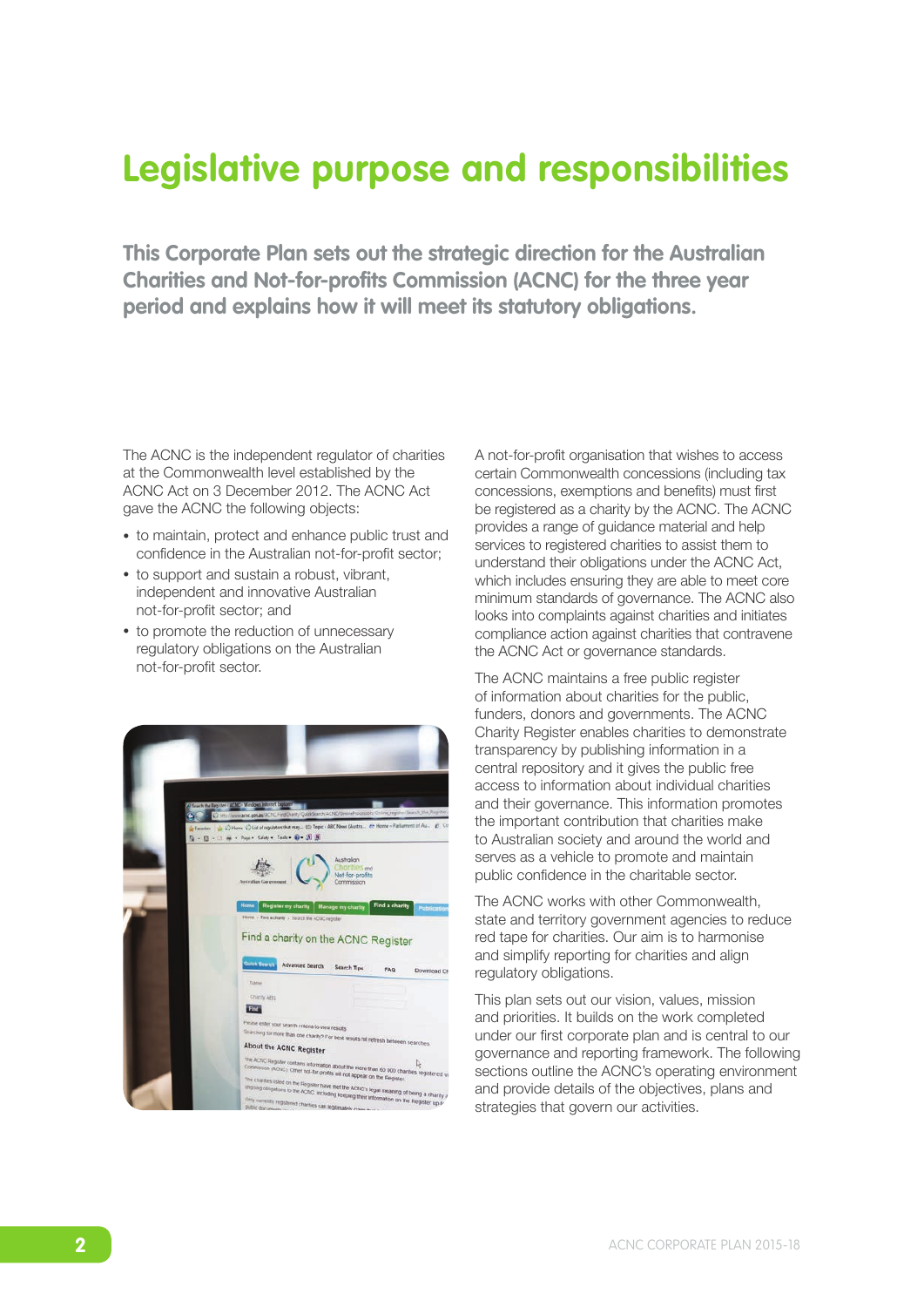# **The ACNC's vision, mission, values and priorities**

**Our vision and mission inform the way that charities and the broader community can expect that we will engage and interact with them. They also establish the standards for ACNC staff. We uphold the Australian Public Service (APS) Values as set out in the Public Service Act 1999 (Cth).**

as represented in Attachment 1 underpin our regulatory approach and the way we perform our work. The ACNC's five key values align with the APS values, address the unique aspects of our business and environment, and guide us in how we conduct ourselves in carrying out our role. We are also committed to the regulatory principles of regulatory necessity, reflecting risk and proportionate regulation. Our values

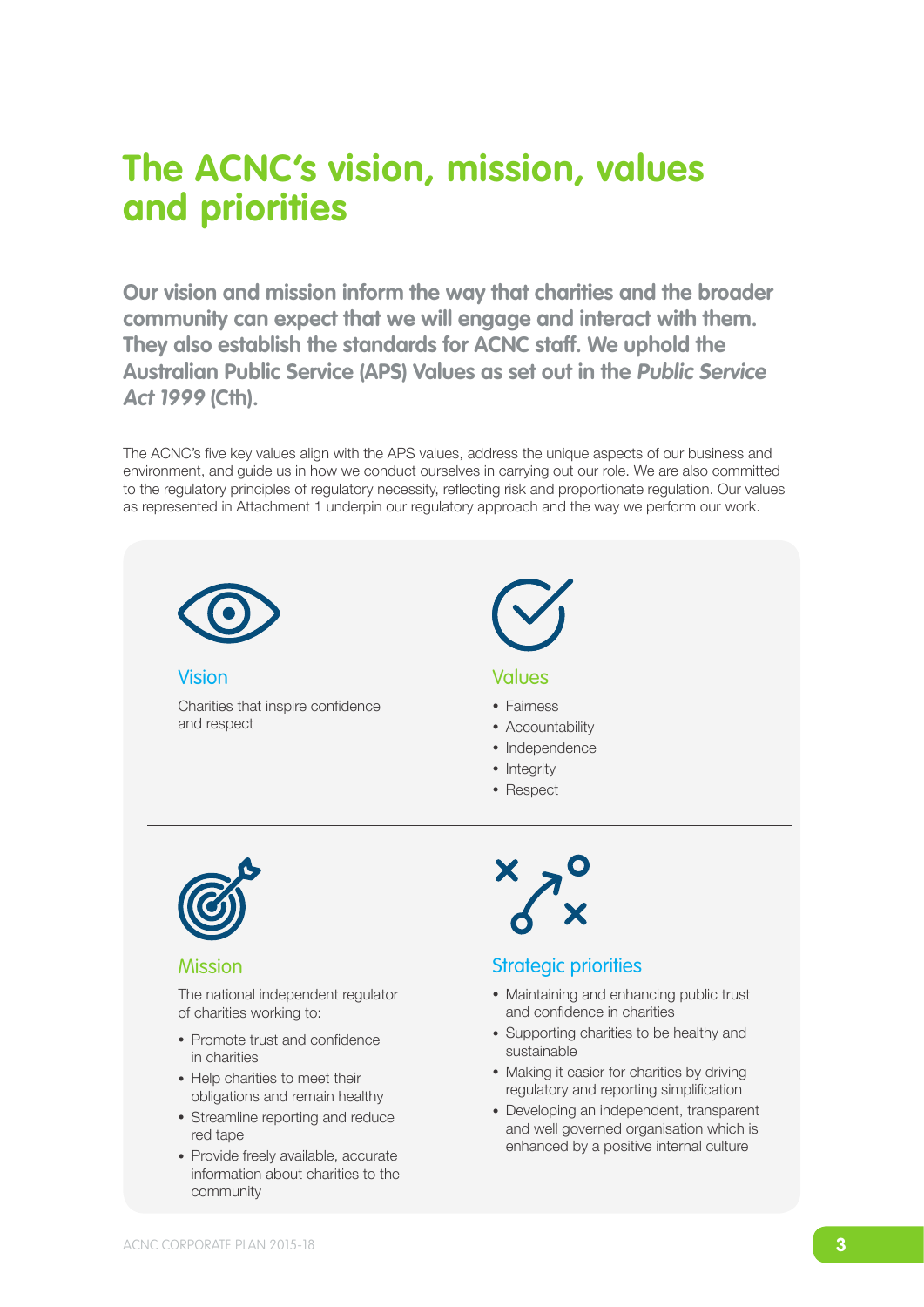# **Regulatory environment**

**The ACNC operates in a dynamic environment. Australia's charitable sector is large and diverse, covering activities and services in areas such as health, social services, education, emergency relief, international development, arts and culture, environment, animal welfare, human rights and religious practice.**



Charities make a significant contribution to our community employing over 900 000 people and contributing \$100 billion to gross domestic product. Approximately 2 million Australians volunteer with charities and donate billions to the sector. In the 2014–15 financial year the ACNC registered 2 558 new charities and since we were established we have removed over 9 000 charities from the Charity Register as they were no longer operating or did not meet their ongoing legal obligations to remain eligible to be registered.

The ACNC is an independent statutory decision-maker but remains accountable to the Commonwealth Government and Parliament for the way in which it performs its functions and its use of resources in performing them. The ACNC provides the Assistant Treasurer, as the Minister responsible for the ACNC, with annual reports for tabling in Parliament under section 130 of the ACNC Act. The report evaluates the ACNC's overall performance and how it has worked towards its objects each year.

The effective performance of the ACNC is underpinned by collaborative relationships across government. The ACNC provides advice and

input into policy development that will reduce red tape and duplicative reporting for charities. The ACNC will continue to focus on red tape reduction by working with other agencies to reduce unnecessary and duplicative administrative requirements imposed on charities and minimising our own regulatory requirements where possible. ACNC requirements will be contained to the minimum necessary to continue to build the Charity Register and maintain public trust and confidence in the sector.

The ACNC also works in close partnership with other agencies that have regulatory responsibilities relating to charities including sharing relevant information, intelligence gathering and referring matters for law enforcement. The ACNC will continue to work with other regulators and enforcement agencies to ensure the most appropriate agency deals with an issue relating to a registered charity. Some of the other agencies that ACNC liaises with include the:

- Australian Taxation Office (ATO)
- Australian Business Register (ABR)
- Australian Securities and Investment Commission (ASIC)
- Office of the Registrar of Indigenous Corporations (ORIC)
- Australian Federal Police and state and territory police
- Australian Transaction Reports and Analysis Centre (AUSTRAC)
- Attorney-General's Department
- state and territory government revenue agencies, and
- state and territory government agencies responsible for registering incorporated associations and fundraising licensing.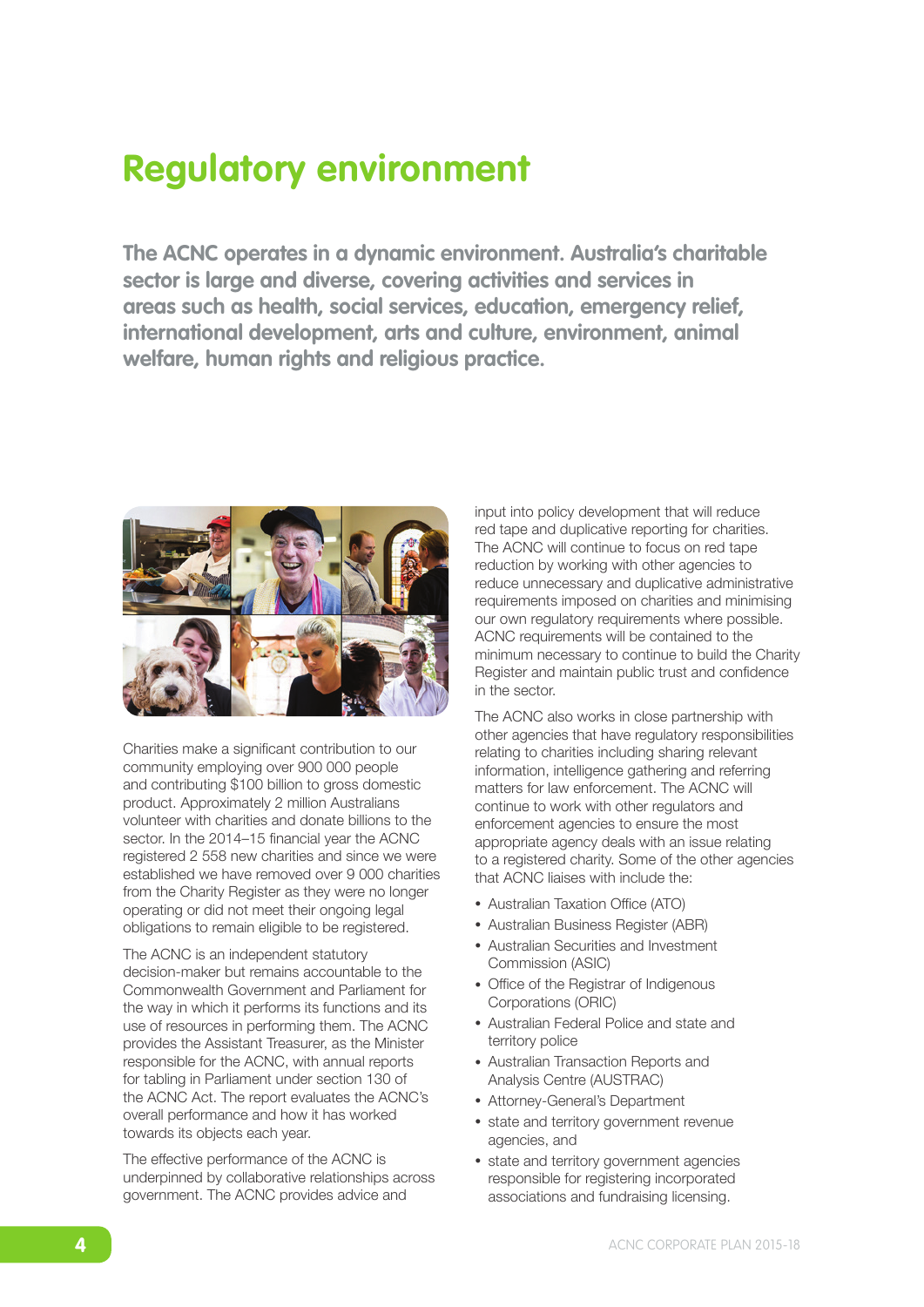# **Customer and stakeholder engagement**

**The ACNC is committed to actively engaging with charities, peak bodies and professional advisers across Australia.** 

We appreciate the diversity of the charitable sector, aim to understand its governance challenges and the complexity of its relationships with all levels of government. Much of our engagement with charities is online through regular Commissioner Columns, quarterly newsletters, social media, our website, and by email and telephone contact with our Advice Services team. We also provide opportunities for stakeholders to speak directly to the ACNC via a range of forums and events.

### Engagement

The approach of the ACNC is founded on respect for charities and those who work with and for them. We listen to and work with charities. We recognise the unique nature and diversity of charities, and respect the autonomy of charities. As the national regulator of charities the ACNC is committed to ongoing engagement with stakeholders across Australia. The ACNC aims to provide opportunities for different groups to engage with us and provide input into our service design. We are committed to face-to-face consultation and collaboration with peak bodies, advisers and other key stakeholders. We have a stakeholder engagement strategy, including regular consultative forums with charities around the country and quarterly with the Professional User Group and the Sector User Group convened to ensure issues of relevance to charity advisers and charities are taken into account.

### Providing support

The ACNC provides general advice, guidance and education to help charities understand and meet their obligations and to help organisations wishing to register as charities to understand the requirements for registration. Our advice and guidance is provided through a multi-channel service that aims to be accurate, timely and accessible. We run education sessions, often delivered in partnership with peak bodies, to help charities comply with the ACNC Act. The ACNC is committed to the continuous improvement of its services and values feedback on its performance.

More broadly the ACNC provides support to the charitable sector by analysing the information charities provide to the ACNC and publishing comprehensive reports on charities that can inform policy-making and demonstrate the contribution charities make to the community.

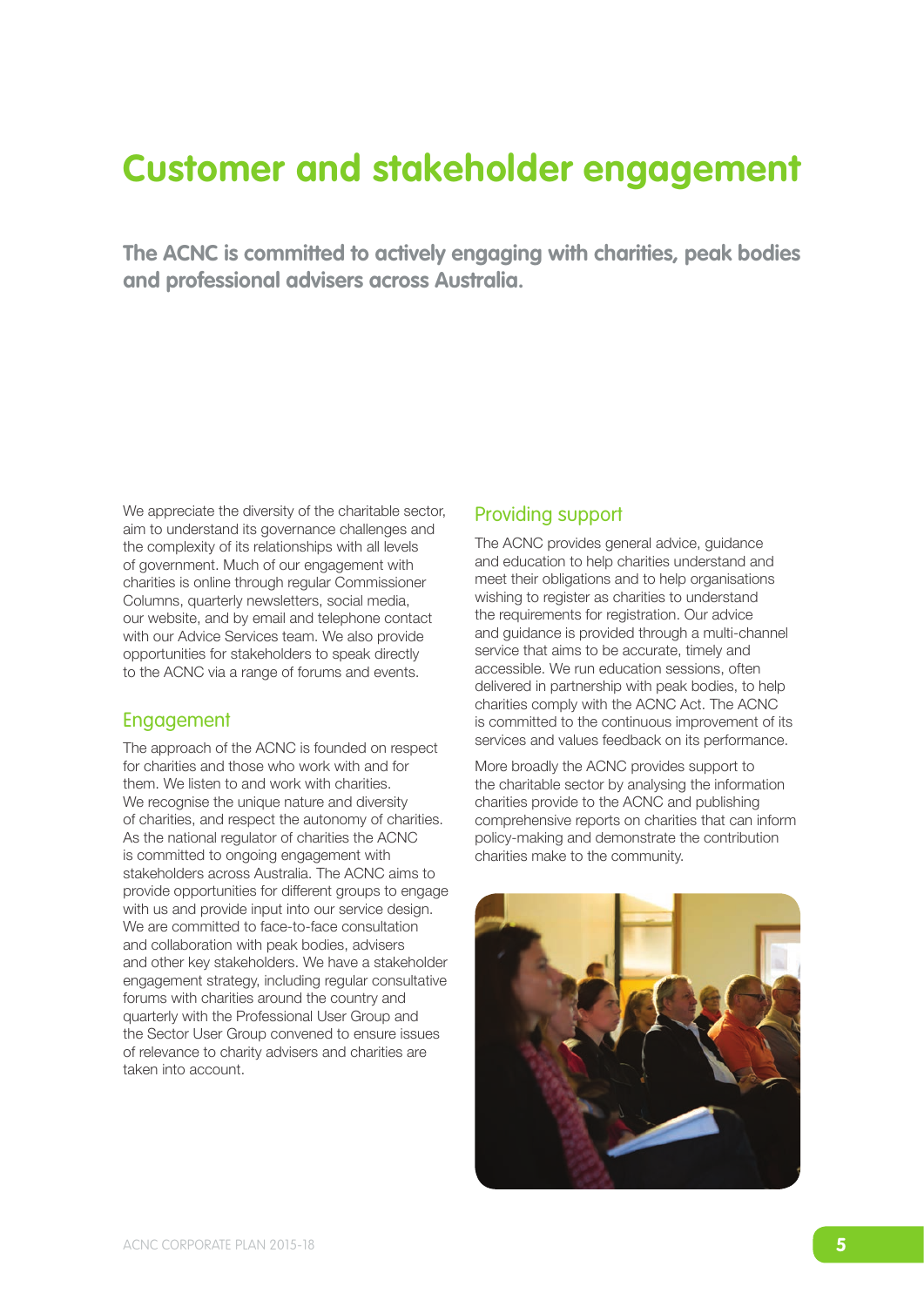

### Fair procedures

ACNC procedures for registration and regulation are underpinned by principles of procedural fairness.

If we think there are problems with an application for registration or a registered charity, we will generally give charities information about our concerns and a reasonable opportunity for self-correction, mindful of the size of the charity and its capacity to respond. In serious cases, we will generally allow a charity a formal opportunity to respond in writing and to get legal representation. We will make efforts to minimise disruption to a charity when investigating complaints or concerns.

When we make a decision, we will give written reasons for that decision to the individuals and charity affected. We will tell the charity or person affected how they can seek review of a decision.

### Proportionality and consistency

A risk-based approach will be taken where problems have been identified with the management of charities. We will assess the seriousness and risk of a concern within the context of maintaining, protecting and enhancing public trust and confidence. Our approach means we begin from the premise that most charities are honest and aim to positively achieve their purposes and meet their obligations. Strong action will be taken if it is required to resolve serious misconduct and mismanagement. The ACNC makes decisions according to published policies and procedures to ensure consistency. Attachment 2 sets out our regulatory approach.

# Reducing red tape

The ACNC recognises the diversity within the charitable sector and that to enable charities to deliver their charitable purposes effectively and efficiently their important relationships with governments must be characterised by ease of interaction and minimal red tape. The ACNC actively engages with Commonwealth, State and Territory Governments to work towards harmonisation of legislation and the reduction of duplicate reporting requirements for charities. Building a publicly accessible and full database of registered charities will enable the ACNC to share information about charities electronically with other authorised government agencies via the Charity Passport. As government agencies begin to use the Charity Passport, the reporting burden on charities will be reduced as charities will only have to report once to the ACNC, who will enable access to other agencies authorised to receive it. The data we collect will also be available to researchers to undertake analysis of the charitable sector and produce reports showcasing the contribution of charities to the Australian community. The ACNC, in partnership with professional research bodies, releases research reports each year analysing the information charities supply when they register and when they submit their Annual Information Statements (AIS).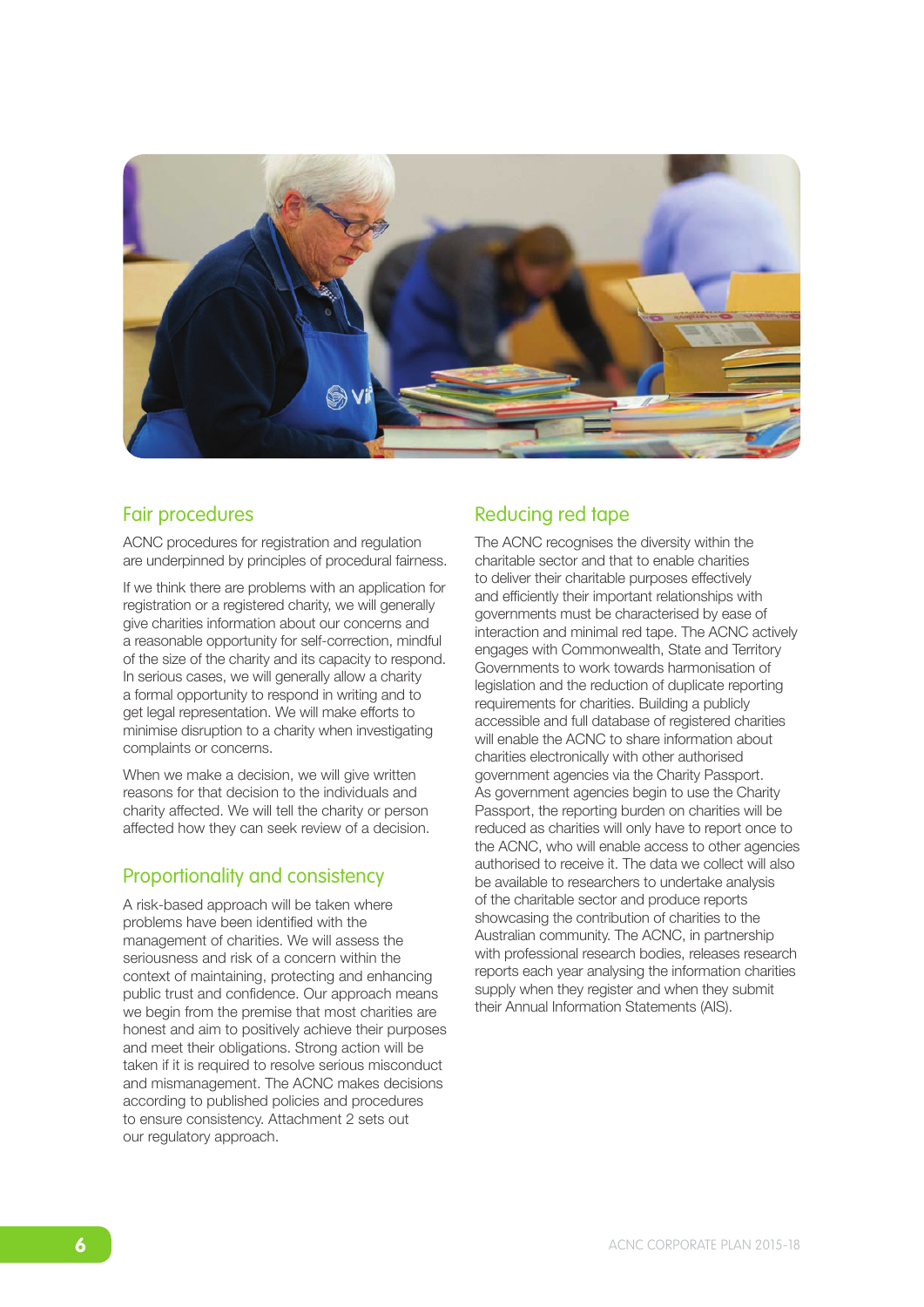# **Strategic priorities**

**The ACNC administers the ACNC Act and the Charities Act 2013 (Cth). Our vision of charities that inspire confidence and respect will be pursued through four strategic priorities identified for the period 2015–18 that will enable us to work towards achieving the objects set out in the ACNC Act.**

| Strategic goal                                                                                                              | <b>Outcomes</b>                                                                                                                | <b>Critical Success Factors</b>                                                                                                                                                                                                                                                                                                                       |
|-----------------------------------------------------------------------------------------------------------------------------|--------------------------------------------------------------------------------------------------------------------------------|-------------------------------------------------------------------------------------------------------------------------------------------------------------------------------------------------------------------------------------------------------------------------------------------------------------------------------------------------------|
| 1.1 To develop a fully<br>populated Charity<br>Register with usable,<br>accessible and<br>accurate data                     | Charities meet their<br>reporting obligations<br>under the ACNC Act                                                            | • 100% of the largest 1500 charities (which<br>account for 80% of the sectors total revenue)<br>complete their AIS submissions by the due date<br>• 95% of all charities complete their AIS<br>• There is a 10% annual increase in AIS<br>submissions being completed by the due date                                                                 |
|                                                                                                                             | The Charity Register<br>contains only charities that<br>are entitled to be registered                                          | • 100% of charities that are no longer entitled to be<br>registered are removed from the Charity Register                                                                                                                                                                                                                                             |
|                                                                                                                             | The charity register is<br>populated with complete<br>and correct information<br>by charities                                  | • 60% of charity records are examined and<br>validated and identified errors are corrected<br>• Charities holding 80% of charitable assets<br>of registered charities are audited<br>• The ACNC undertakes an education campaign<br>each year that contributes to reducing common<br>reporting errors and ensuring charity data is kept<br>up-to-date |
|                                                                                                                             | The Australian public<br>are aware of and use<br>the Charity Register<br>as a primary source of<br>information about charities | • Charity Register use increases by 20% each year<br>• The public trust and confidence survey results<br>show an increasing level of awareness of the<br>ACNC for each release                                                                                                                                                                        |
|                                                                                                                             | The data collected by the<br>ACNC from charities is used<br>by government, researchers<br>and charities                        | • The ACNC provides charity data updates to<br>government agencies automatically via the<br><b>Charity Passport</b><br>• Current open source data on charities is<br>up to date and available on data.gov.au<br>• The ACNC analyses charity AIS data each year<br>and releases at least one report to the public.                                     |
| 1.2 To enhance the public-<br>facing Charity Portal<br>so that charities can<br>securely report and<br>update their details | Charities can complete<br>all reporting requirements<br>with minimum effort and<br>maximum accuracy                            | • All high volume transactions can be<br>completed online<br>• Complaints about using the charity portal are<br>reduced by 50%<br>• Improving smart form capability and guidance<br>to reduce reporting errors by 50%                                                                                                                                 |

### **Priority 1:** Maintaining and enhancing public trust and confidence in charities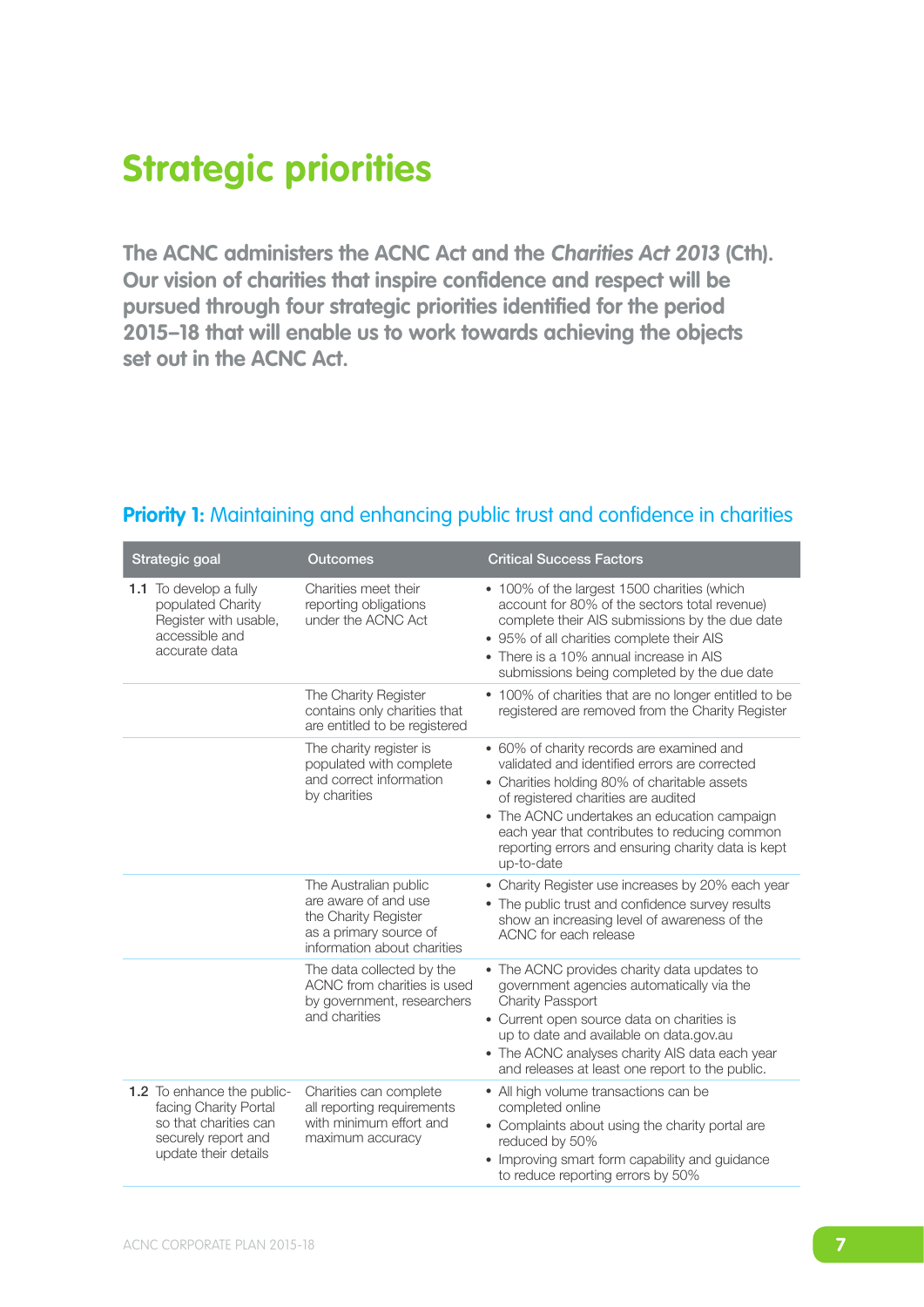| <b>1.3</b> To deliver transparent<br>and proactive<br>regulation to manage<br>risk and maintain the<br>sector's reputation                     | Charities are able to<br>understand and complete<br>the registration process in<br>a timely way with minimum<br>need to additional<br>professional support and<br>only charities that are<br>eligible are registered. | • ACNC decision-making processes and decisions<br>are transparent and consistent<br>• Registration applications are processed within<br>the agreed service standards<br>• A list of newly registered charities is published<br>on the ACNC website each month                                                                                                                |
|------------------------------------------------------------------------------------------------------------------------------------------------|-----------------------------------------------------------------------------------------------------------------------------------------------------------------------------------------------------------------------|------------------------------------------------------------------------------------------------------------------------------------------------------------------------------------------------------------------------------------------------------------------------------------------------------------------------------------------------------------------------------|
|                                                                                                                                                | Our graduated approach<br>to compliance provides<br>charities a chance to<br>address concerns whilst<br>dealing with cases of<br>serious misconduct quickly<br>and firmly                                             | • Compliance processes complaints according to<br>the agreed service standards published on the<br>ACNC website.<br>• The ACNC publishes all compliance-related<br>policy statements and operational procedures<br>on its website<br>• An independent audit of the ACNC Compliance<br>function is completed                                                                  |
| <b>1.4</b> To ensure the ACNC<br>is recognised as the<br>national regulator<br>of charities and a<br>credible source of<br>charity information | The ACNC is recognised<br>as an effective regulator<br>and a point of expert<br>knowledge on charities                                                                                                                | • The public trust and confidence survey finds<br>increasing recognition of the ACNC and its role<br>• Usage of the ACNC website increases by 50%<br>• Social media engagement increases by 50%<br>• ACNC is sought out as an authoritative voice<br>on issues arising in the charitable sector<br>• ACNC media releases are published in national,<br>state and local media |

# **Priority 2:** Supporting charities to be healthy and sustainable

| Strategic goal                                                                                                                                                                                                    | Outcomes                                                                                                                  | <b>Critical Success Factors</b>                                                                                                                                                                                                                                                                                                                                                                                                                                                                                                                                                                                                                                                                                                                                                                                                                                                                                                                                                                                                                                                               |
|-------------------------------------------------------------------------------------------------------------------------------------------------------------------------------------------------------------------|---------------------------------------------------------------------------------------------------------------------------|-----------------------------------------------------------------------------------------------------------------------------------------------------------------------------------------------------------------------------------------------------------------------------------------------------------------------------------------------------------------------------------------------------------------------------------------------------------------------------------------------------------------------------------------------------------------------------------------------------------------------------------------------------------------------------------------------------------------------------------------------------------------------------------------------------------------------------------------------------------------------------------------------------------------------------------------------------------------------------------------------------------------------------------------------------------------------------------------------|
| <b>2.1</b> To provide tailor-<br>made, timely,<br>accurate and<br>accessible education<br>and advice services<br>to ensure charities<br>understand their<br>legal and regulatory<br>obligations and<br>can comply | The ACNC advice<br>services, education and<br>quidance materials meet<br>charity needs and is<br>delivered "just in time" | • Stakeholders are engaged in identifying and<br>designing their support service needs<br>• Education materials are developed in response to<br>issues identified through stakeholder engagement<br>and information gathered through the registration<br>process, advice service and compliance activities<br>• Staff training incorporates sessions on current<br>and upcoming sector issues<br>• Enquiries are responded to within the<br>agreed service standards published on the<br><b>ACNC</b> website<br>• Advice Services quality assurance reviews of<br>advice provided by staff meet a 75% or higher<br>rating. The rating reviews accuracy, timeliness,<br>responsiveness and integrity<br>• Targeted guidance is developed to meet the<br>needs of identified target groups (eg. those with<br>a particular legal structure or size, charities from<br>a specific sub-sector, or charities not complying<br>with a specific obligation)<br>• ACNC establishes signposting, and referral<br>pathways to enhance charities governance<br>capacity and address issues as they arise |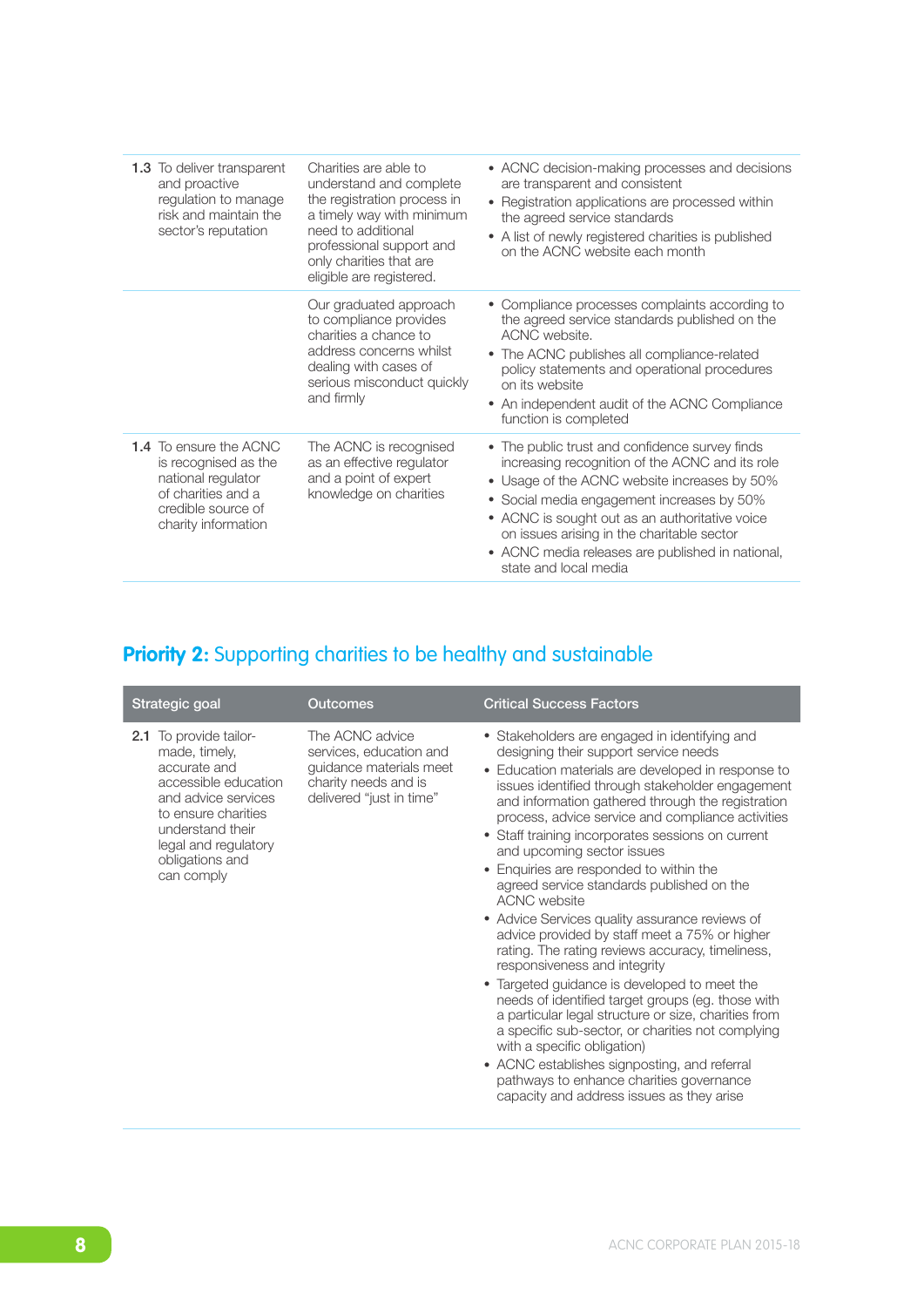| <b>2.2</b> To analyse and<br>report on charity<br>data to demonstrate<br>the contribution of<br>the sector to the<br>Australian community<br>and identify<br>sector trends              | Data about the<br>contribution of Australian<br>charities to the<br>community is available<br>for governments, funding<br>bodies, charities and<br>the public | • ACNC business intelligence tools are developed<br>by IT to support data analysis<br>• Analysis of charity AIS submissions is<br>completed and published each year<br>• Details of newly registered charities are published<br>on the ACNC website each month                                                                                                                                                                                                                                                                                                                                                                    |
|-----------------------------------------------------------------------------------------------------------------------------------------------------------------------------------------|---------------------------------------------------------------------------------------------------------------------------------------------------------------|-----------------------------------------------------------------------------------------------------------------------------------------------------------------------------------------------------------------------------------------------------------------------------------------------------------------------------------------------------------------------------------------------------------------------------------------------------------------------------------------------------------------------------------------------------------------------------------------------------------------------------------|
| 2.3 To develop<br>technology driven<br>services which<br>support the<br>Commonwealth<br>Government's digital<br>agenda and make<br>it easier for people<br>to transact with<br>the ACNC | The ACNC's online<br>services are easy to use<br>and accompanied by clear<br>guidance and support<br>services                                                 | • Charities can complete all high volume<br>transactions with the ACNC online<br>• The registration application form is reviewed,<br>user tested and implemented and results in<br>a reduction in the need to request additional<br>information from charities before processing<br>an application<br>• User survey results indicate customers<br>are satisfied with the completion of the<br>registration form<br>• An online, prefilled AIS is developed each year<br>with accompanying guidance<br>• Charities are sent timely reminders about their<br>reporting obligations<br>• Charity reporting errors are reduced by 50% |
|                                                                                                                                                                                         | The ACNC's IT systems<br>support customer access<br>and use of a 'digital by<br>default' customer service<br>framework                                        | • Charity Register is re-designed, user tested<br>and implemented with improved useability,<br>functionality presentation of data, speed and<br>search function<br>AIS is designed and implemented each year<br>incorporating functional improvements                                                                                                                                                                                                                                                                                                                                                                             |

## **Priority 3:** Making it easier for charities by driving regulatory and reporting simplification

| Strategic goal                                                                                                                                            | <b>Outcomes</b>                                                                                                                  | <b>Critical Success Factors</b>                                                                                                                                                                                                                                                                                                                           |
|-----------------------------------------------------------------------------------------------------------------------------------------------------------|----------------------------------------------------------------------------------------------------------------------------------|-----------------------------------------------------------------------------------------------------------------------------------------------------------------------------------------------------------------------------------------------------------------------------------------------------------------------------------------------------------|
| <b>3.1</b> To ensure a high<br>take up of the<br><b>Charity Passport</b><br>by government<br>departments to drive<br>red tape reduction                   | Government agencies<br>requiring information from<br>charities use the Charity<br>Passport to eliminate<br>duplicative reporting | • Agency data is mapped and data models created<br>to enable a Charity Passport road map<br>• Memorandum of Understanding (MOU) with<br>Commonwealth agencies are developed and<br>implemented<br>• Duplicative reporting requirements imposed<br>on charities are reduced by 50%<br>• Government agencies using the Charity Passport<br>increases by 50% |
| <b>3.2</b> To establish<br>agreements with each<br>state and territory on<br>harmonisation and to<br>harmonise regulatory<br>and reporting<br>obligations | Regulation of charities<br>is harmonised across<br>Commonwealth, State<br>and Territory Governments                              | • Agreements with each state and territory are<br>developed to work towards harmonisation and<br>alignment of:<br>- incorporated associations legislation<br>- fundraising<br>- state taxation and charity definition.                                                                                                                                    |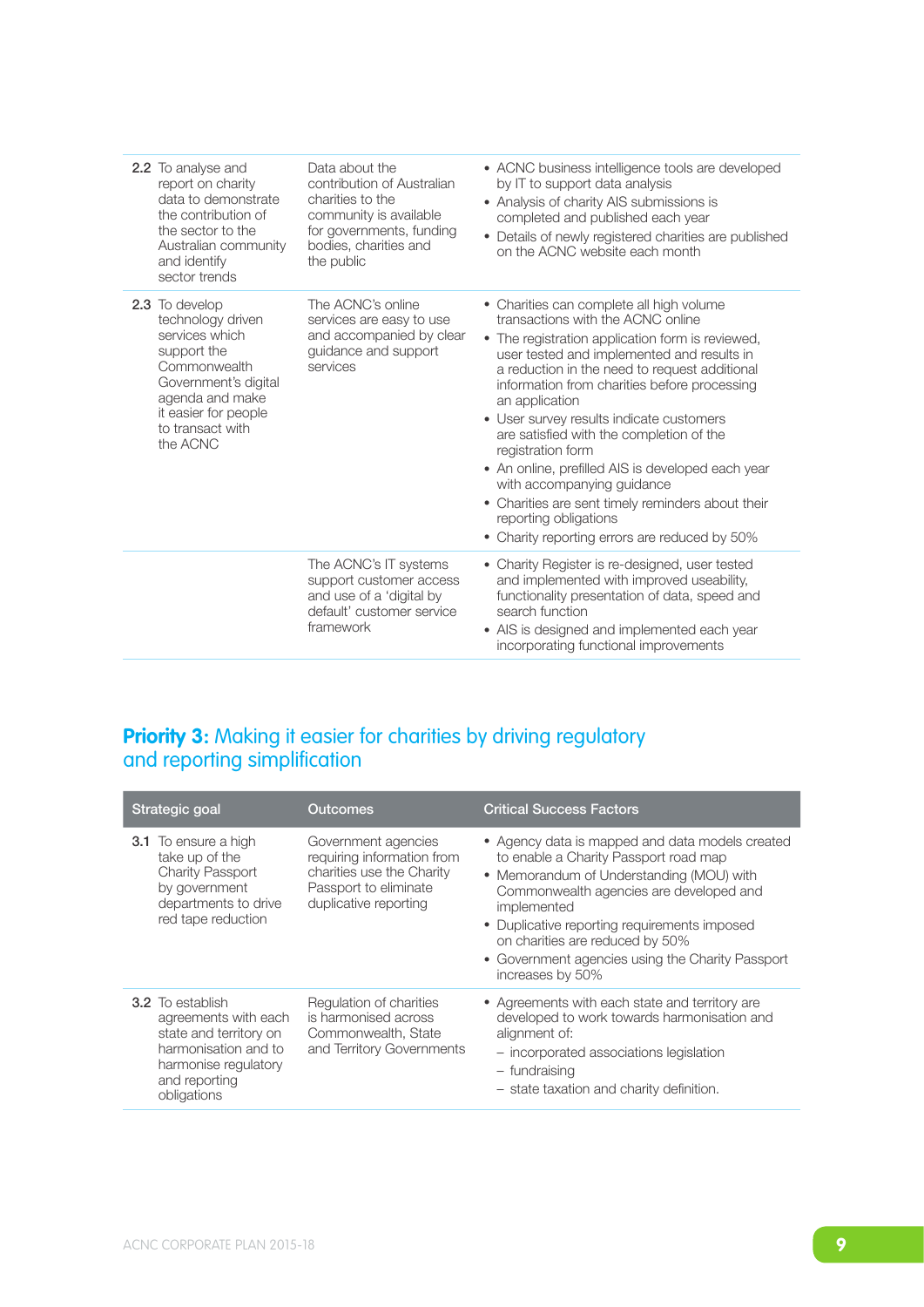| <b>3.3</b> To support the<br>adoption of sector<br>specific accounting<br>standards to<br>drive regulatory<br>simplification | The ACNC consults with<br>key stakeholders about<br>sector specific accounting<br>standards                                                                                      | • Consultation on the adoption of sector specific<br>accounting standards is undertaken with key<br>stakeholders                                                                                                                                                                                                                                                                                                                                                                                                                                                                              |
|------------------------------------------------------------------------------------------------------------------------------|----------------------------------------------------------------------------------------------------------------------------------------------------------------------------------|-----------------------------------------------------------------------------------------------------------------------------------------------------------------------------------------------------------------------------------------------------------------------------------------------------------------------------------------------------------------------------------------------------------------------------------------------------------------------------------------------------------------------------------------------------------------------------------------------|
| <b>3.4</b> To take a leadership<br>role in best practice<br>charity regulation<br>nationally and<br>internationally          | The ACNC participates in<br>regulatory communities of<br>practice, publishes articles<br>and undertakes public<br>speaking engagements<br>on charity regulation                  | • Convene a national compliance community<br>of practice with commonwealth, state and<br>territory regulators<br>• Participate in the Department of Prime Minister<br>and Cabinet's regulators communities of practice<br>for regulation and red tape reduction and comply<br>with the Regulator Performance Framework<br>• Undertake research into red tape reduction<br>for charities<br>• Publish five articles each year in relevant<br>publications about charity regulation<br>Deliver at least 12 speaking engagements<br>each year at relevant professional forums<br>and conferences |
| 3.5 To simplify and<br>streamline reporting<br>for charities in highly<br>regulated sectors                                  | Reporting for charities<br>in the highly regulated<br>education, health, aged<br>care and disability<br>sectors is simplified and<br>duplication eliminated<br>wherever possible | • Complete an analysis of reporting requirements<br>for highly regulated sectors<br>• Implement streamlined reporting through<br>the AIS and data transfer arrangements                                                                                                                                                                                                                                                                                                                                                                                                                       |

### **Priority 4:** Developing an independent, transparent and well governed organisation which is enhanced by a positive internal culture

| Strategic goal                                                                                                                 | Outcomes                                                                                      | <b>Critical Success Factors</b>                                                                                                                                                                                                                                                                                                                                                                                                                                                                                                         |
|--------------------------------------------------------------------------------------------------------------------------------|-----------------------------------------------------------------------------------------------|-----------------------------------------------------------------------------------------------------------------------------------------------------------------------------------------------------------------------------------------------------------------------------------------------------------------------------------------------------------------------------------------------------------------------------------------------------------------------------------------------------------------------------------------|
| 4.1 To be a<br>well-governed<br>transparent<br>organisation                                                                    | The ACNC is a best<br>practice example of<br>a well-governed<br>Commonwealth regulator        | • The review of the operation of the ACNC Act<br>demonstrates the ACNC is making positive<br>progress towards delivering its objects<br>• The employee census results improve each year<br>it is conducted<br>• The ACNC has a robust transparent planning<br>cycle that ensure the ACNC's work is aligned with<br>achieving its objects<br>• The ACNC is efficient, effective, economical and<br>ethical in its use of Commonwealth resources as<br>governed by the Public Governance Performance<br>and Accountability Act 2013 (Cth) |
| 4.2 To develop and<br>maintain a high<br>calibre workforce that<br>can effectively deliver<br>the ACNC strategic<br>priorities | The ACNC has a<br>workforce plan focused<br>on recruiting and retaining<br>high calibre staff | • Workforce planning is aligned with business<br>and financial planning cycles<br>• The ACNC/ATO MOU supports the delivery<br>of efficient and effective HR services<br>• Critical job role vacancies are identified and filled<br>with job ready recruits<br>• External workforce supply is utilised to meet<br>demand during peak work periods<br>• The ACNC culture is aligned with APS Values<br>and Code of Conduct<br>Develop and implement a rewards and<br>۰<br>recognition program                                             |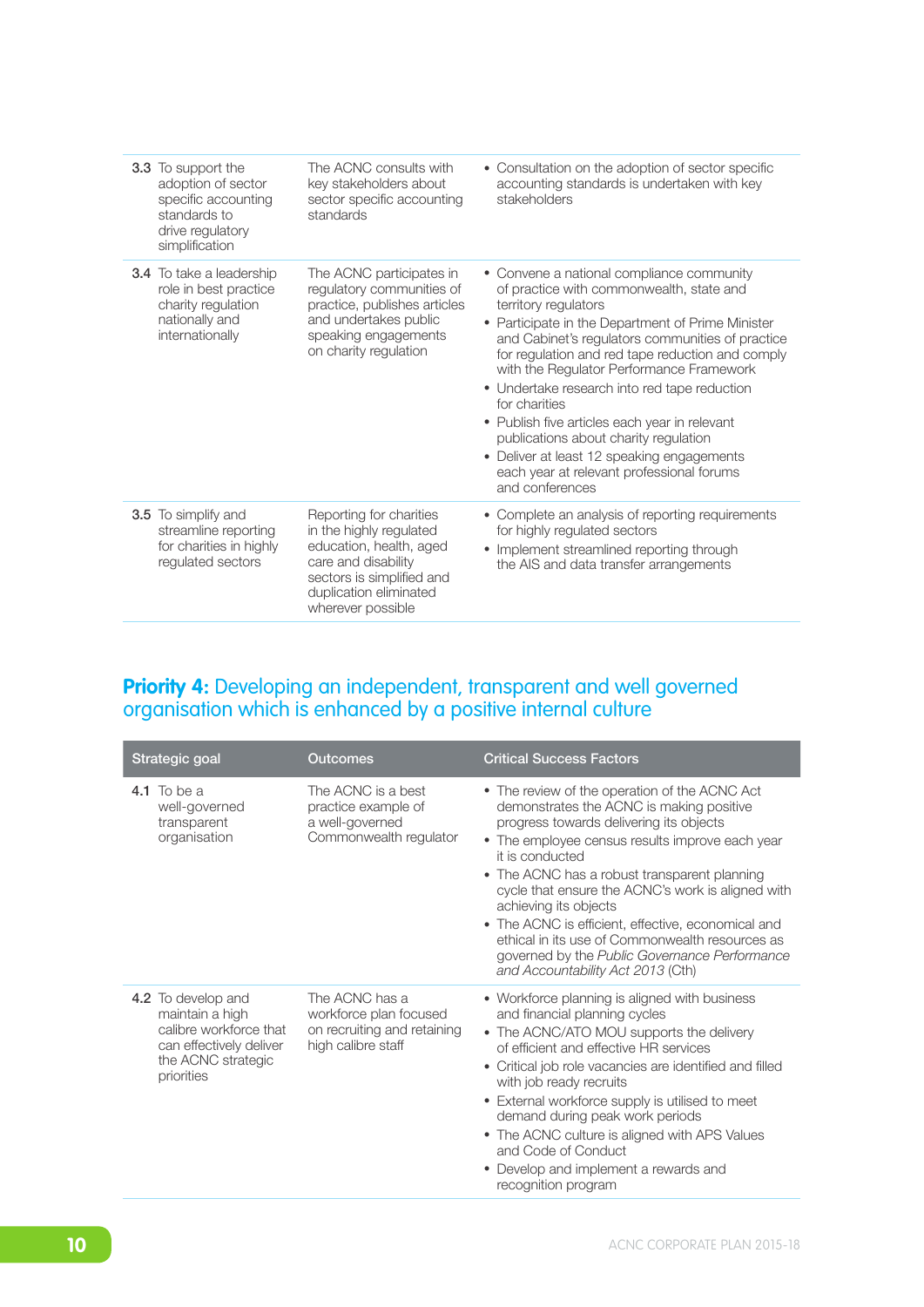|                                                                                                                  | The ACNC has a<br>workforce that is well<br>prepared to execute its<br>roles with professional<br>competence                                                             | • The ACNC is structured in the most effective<br>and efficient way to deliver its core functions<br>and priorities<br>• A learning and development strategy<br>incorporating the job lifecycle is developed<br>and implemented<br>• The ACNC has staff with the skills and capabilities<br>to deliver its core functions and priorities<br>• Staff have performance plans aligned to<br>the ACNC strategic and business plans |
|------------------------------------------------------------------------------------------------------------------|--------------------------------------------------------------------------------------------------------------------------------------------------------------------------|--------------------------------------------------------------------------------------------------------------------------------------------------------------------------------------------------------------------------------------------------------------------------------------------------------------------------------------------------------------------------------------------------------------------------------|
| 4.3 To improve IT<br>systems so that they<br>are fit for purpose and<br>support the internal<br>business clients | The ACNC IT systems<br>support effective and<br>efficient service provision,<br>processes, and record<br>keeping that is compliant<br>with public sector<br>requirements | • Staff portal is designed and implemented and<br>improves useability and system speed for staff<br>• Cloud hosting solution with a dedicated<br>ACNC network is implemented to improve<br>system performance<br>• A fit for purpose document management system<br>is procured and implemented                                                                                                                                 |

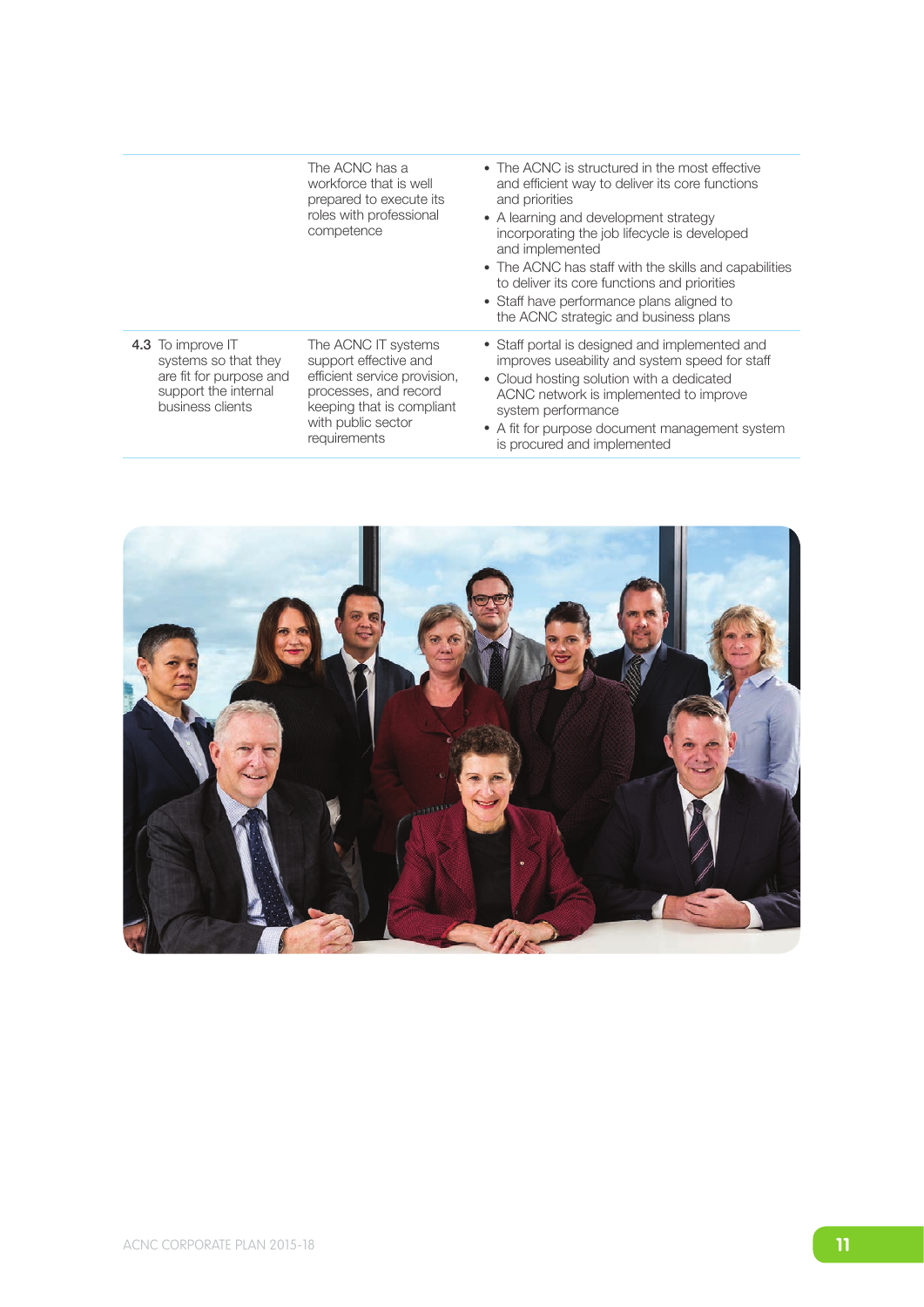# **Attachment 1: ACNC values underpinning our regulatory approach**

**The ACNC uses its powers in accordance with the values outlined in this plan in a way that reflects both the risks and the evidence before us. In exercising our powers and functions, we have regard to the matters specified in Section 15-10 of the ACNC Act, including the regulatory principles of regulatory necessity, reflecting risk, and proportionate regulation. The ACNC's regulatory approach reflects our five key values of: Fairness, Accountability, Independence, Integrity and Respect (FAIIR). Integrity is central to our values and work.** 



### **ACNC values**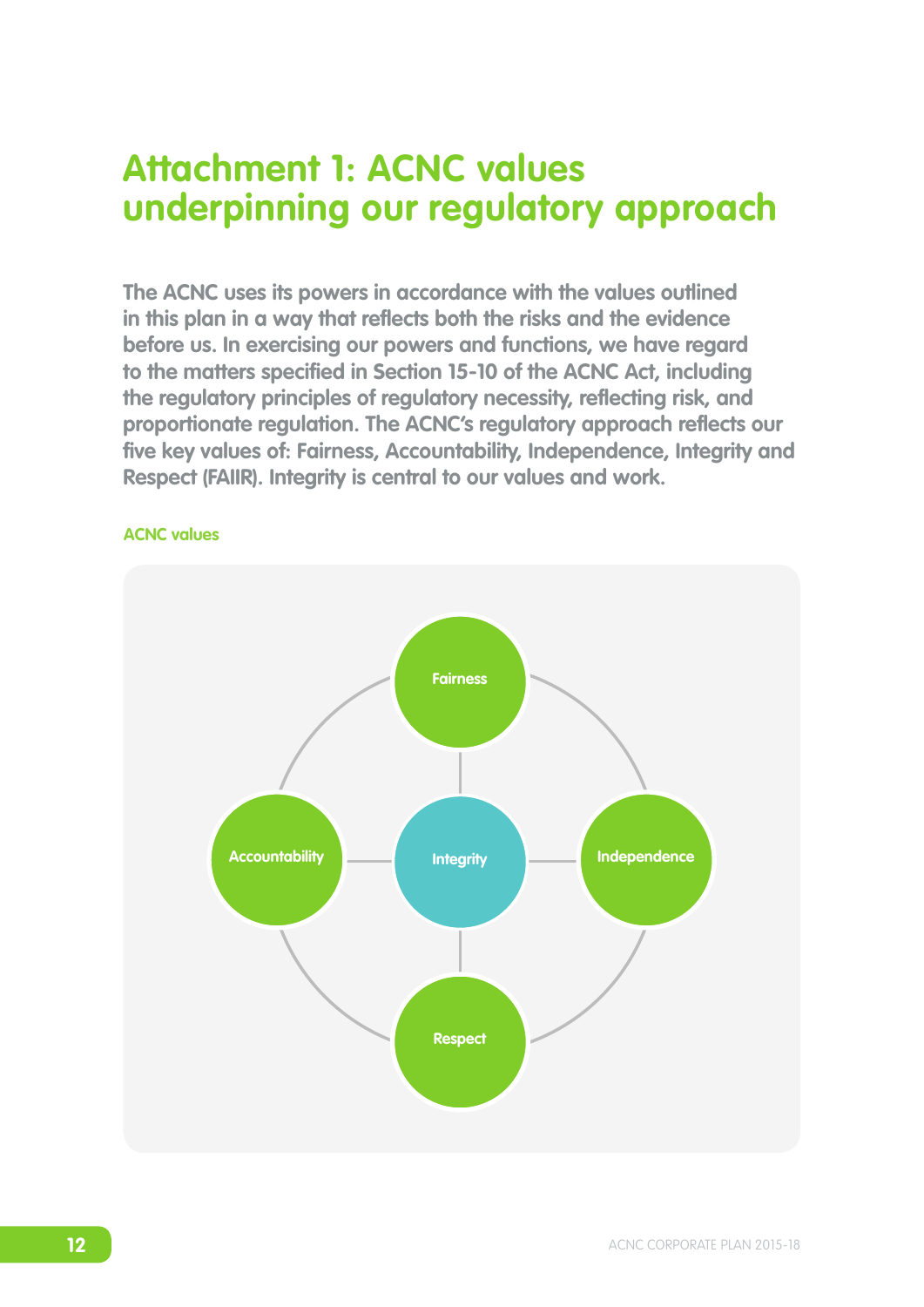# **Attachment 2: Our regulatory approach**

**The regulatory pyramid summarises the ACNC's regulatory approach. Our approach is to begin at the bottom of the pyramid by providing information, guidance and advice and move upwards only when circumstances require it. Our regulatory approach is to take the appropriate action required to address the issue. If a lesser option does not resolve the issue at first, we will take progressively stronger action until the issue is resolved.**



#### **Regulatory pyramid of support and compliance**